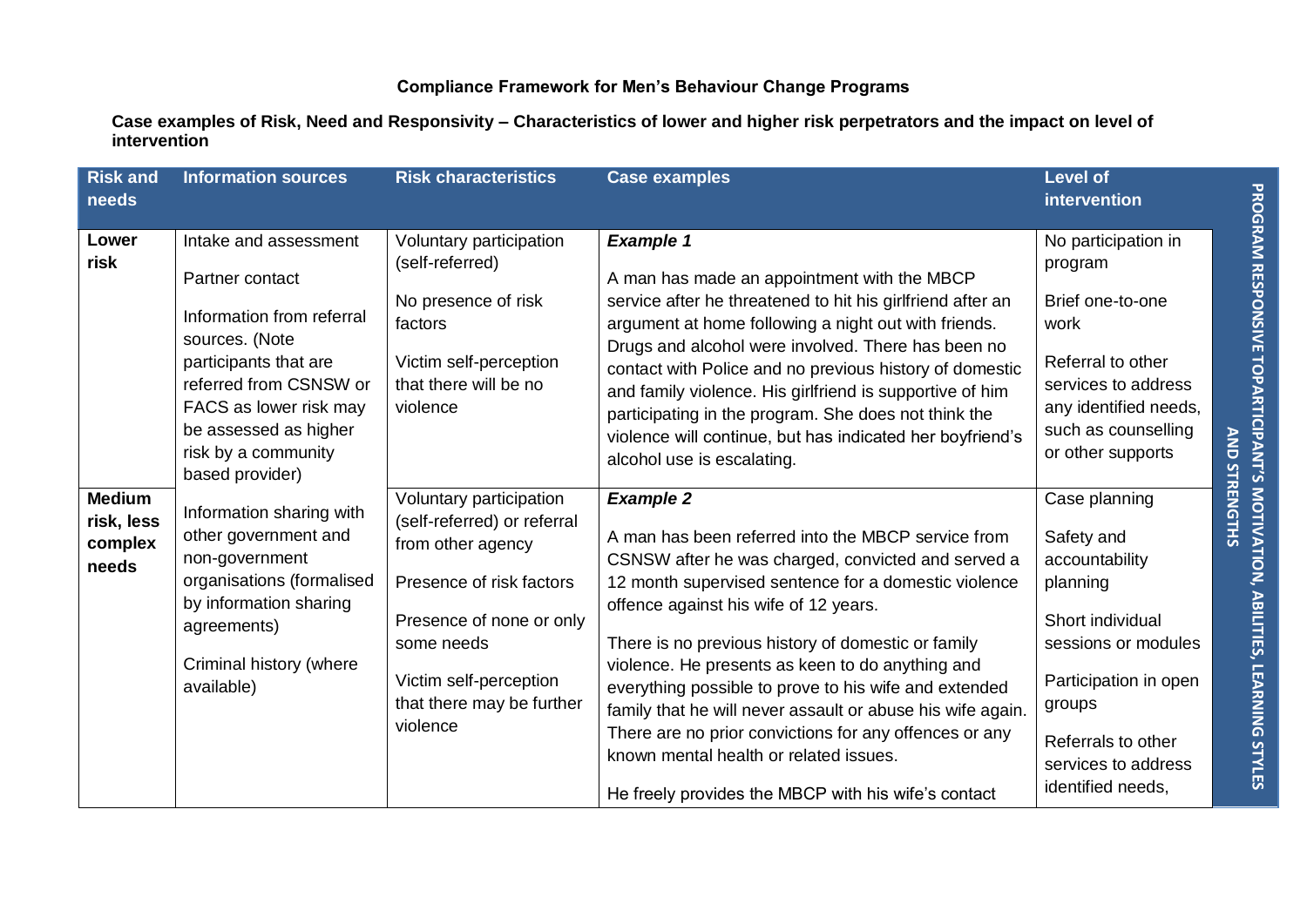|  | details and is very keen to discuss with you how he can                                                         | such as counselling |
|--|-----------------------------------------------------------------------------------------------------------------|---------------------|
|  | adhere to the Apprehended Domestic Violence Order                                                               |                     |
|  | (ADVO) (Standard Conditions) to prove to everyone his                                                           |                     |
|  | intention never to abuse or be violent again. Referral                                                          |                     |
|  | information from CSNSW indicates that he is low risk.                                                           |                     |
|  | There is no family history of domestic violence or                                                              |                     |
|  | controlling behaviour. His wife is supportive of him                                                            |                     |
|  | doing the MBCP but does not want him to move back                                                               |                     |
|  | into the family home until he can 'prove' that he can                                                           |                     |
|  | handle his anger, and has reported seeing him at the                                                            |                     |
|  | local shopping centre where she regularly visits on a                                                           |                     |
|  | few occasions. He is living with his parents who are                                                            |                     |
|  | holding him accountable to the ADVO.                                                                            |                     |
|  |                                                                                                                 |                     |
|  | <b>Example 3</b>                                                                                                |                     |
|  | A man has made an appointment with a MBCP                                                                       |                     |
|  | following an argument at home where he 'flew into a                                                             |                     |
|  | rage' and hit his wife of six years. They have two                                                              |                     |
|  | children (both under three), who were both present                                                              |                     |
|  | when the assault occurred. This event prompted the                                                              |                     |
|  | man to seek help about his 'anger management'                                                                   |                     |
|  | problem. The wife intends to leave him if he does not                                                           |                     |
|  | attend the program.                                                                                             |                     |
|  |                                                                                                                 |                     |
|  | The man sees this most recent event as an isolated                                                              |                     |
|  | incident and says that he just got a bit 'out of control'.<br>When prompted, however, he will admit to previous |                     |
|  | instances of abuse, one in which the neighbours called                                                          |                     |
|  | the police after another heated argument. He doesn't                                                            |                     |
|  | agree that this is abuse or domestic violence as he                                                             |                     |
|  | didn't 'touch her' and gets defensive when it is named                                                          |                     |
|  |                                                                                                                 |                     |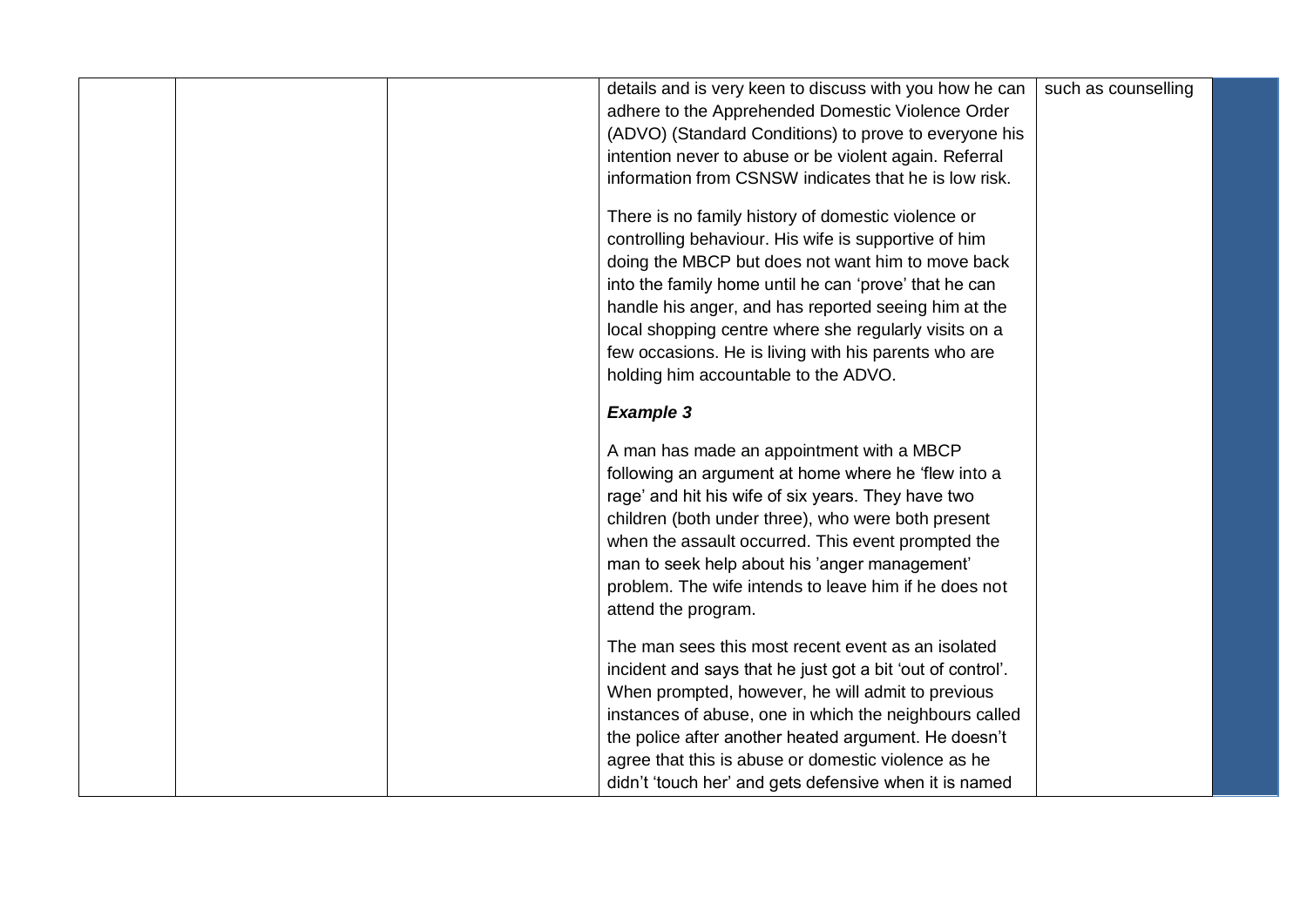|                                            |                                                                                                                                                                                                                               | as such. There are no current charges against him and<br>no ADVO. The man admits that his previous partner<br>took out an ADVO against him so he ended the<br>relationship.<br>There are no current drug or alcohol issues. The couple<br>have moved four times in six years as they cannot<br>afford the housing in the areas they move to. Both<br>belong to a close knit faith community where men are<br>strongly reinforced as the family 'leader' and women's<br>roles are to support the husband and care for the<br>children. Information revealed through partner contact<br>indicates the wife has some concerns that physical<br>violence could occur again.                                                                                                                                                                                     |                                                                                                                                                                                                                                                                                                                             |  |
|--------------------------------------------|-------------------------------------------------------------------------------------------------------------------------------------------------------------------------------------------------------------------------------|-------------------------------------------------------------------------------------------------------------------------------------------------------------------------------------------------------------------------------------------------------------------------------------------------------------------------------------------------------------------------------------------------------------------------------------------------------------------------------------------------------------------------------------------------------------------------------------------------------------------------------------------------------------------------------------------------------------------------------------------------------------------------------------------------------------------------------------------------------------|-----------------------------------------------------------------------------------------------------------------------------------------------------------------------------------------------------------------------------------------------------------------------------------------------------------------------------|--|
| <b>Higher</b><br>risk,<br>complex<br>needs | Known criminal history<br>Presence of multiple<br>criminogenic needs<br>Identification of high risk<br>factors, such attempted<br>non-fatal strangulation<br>Victim self-perception<br>that there will be further<br>violence | <b>Example 4</b><br>A man has been referred to the MBCP from the NSW<br>Police Force. Police attended following a report of<br>thudding noises and a person shouting 'I'm gonna kill<br>you'. A dog could be heard barking and then yelping<br>inside. Police entered the unit with the man continuing<br>to yell abuse and punching the bedroom door (where<br>the husband was hiding). The man was arrested for<br>assault following a victim statement from the husband.<br>The husband was wearing bloodied clothing, had<br>significant bruising to his face, neck and body. The man<br>admitted to kicking the dog. An ADVO was issued<br>stating he cannot live with or threaten his husband.<br>Criminal proceedings are underway.<br>The man has been with his husband for one year. He<br>has a well-paid corporate job. His husband is running a | <b>Exclusion from</b><br>programs with other<br>lower risk individuals<br>Increase program<br>duration, including<br>the repetition of<br>modules or one-on-<br>one sessions<br>Case planning and<br>case management,<br>including referrals to<br>other services to<br>address identified<br>needs<br>Small, closed groups |  |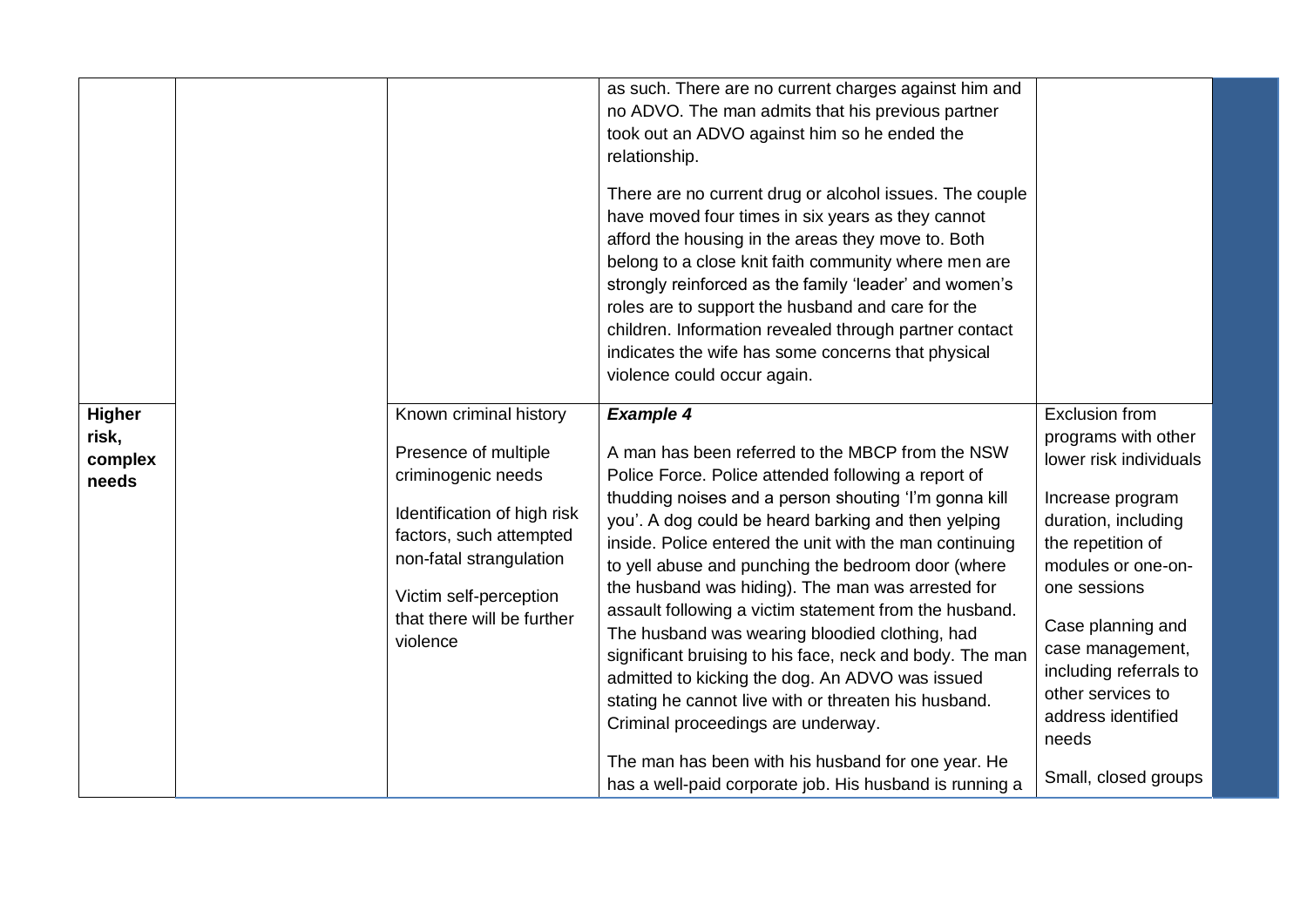| café. The man controls the finances and is the main      | targeting high risk |  |
|----------------------------------------------------------|---------------------|--|
| earner in the house. He expresses misogynistic ideas     | perpetrators        |  |
| towards women who are successful in his business. He     |                     |  |
| calls his husband 'the little housewife' and states that | One-to-one work     |  |
| this as a term of affection.                             |                     |  |
| The man states that arguments often escalate over the    |                     |  |
| rules of their open relationship and he fears that his   |                     |  |
| husband may leave him. Both want the relationship to     |                     |  |
| continue but without the violence and abuse. Contact     |                     |  |
| with the husband indicates that he is very fearful that  |                     |  |
| the violence is getting worse. The man has threatened    |                     |  |
| to set fire to the unit with his husband in it and to    |                     |  |
| through the dog out of their three story window.         |                     |  |
|                                                          |                     |  |
| <b>Example 5</b>                                         |                     |  |
| A man has been referred to the MBCP following his        |                     |  |
| arrest for driving under the influence of drugs with his |                     |  |
| wife and the three children in the car. His license has  |                     |  |
| been suspended and he has lost his job as a truck        |                     |  |
| driver. The man has a long history of driving offences   |                     |  |
| and convictions for concealing dangerous weapons. He     |                     |  |
| is a member of a local outlaw motorcycle group.          |                     |  |
|                                                          |                     |  |
| The man has had two previous marriages and has five      |                     |  |
| adult children from those marriages. None of his adult   |                     |  |
| children or previous partners will have anything to do   |                     |  |
| with him. The family is known to FACS who referred the   |                     |  |
| 'family' to the MBCP. There is currently no ADVO in      |                     |  |
| place.                                                   |                     |  |
|                                                          |                     |  |
| Information gained from interviewing the man and         |                     |  |